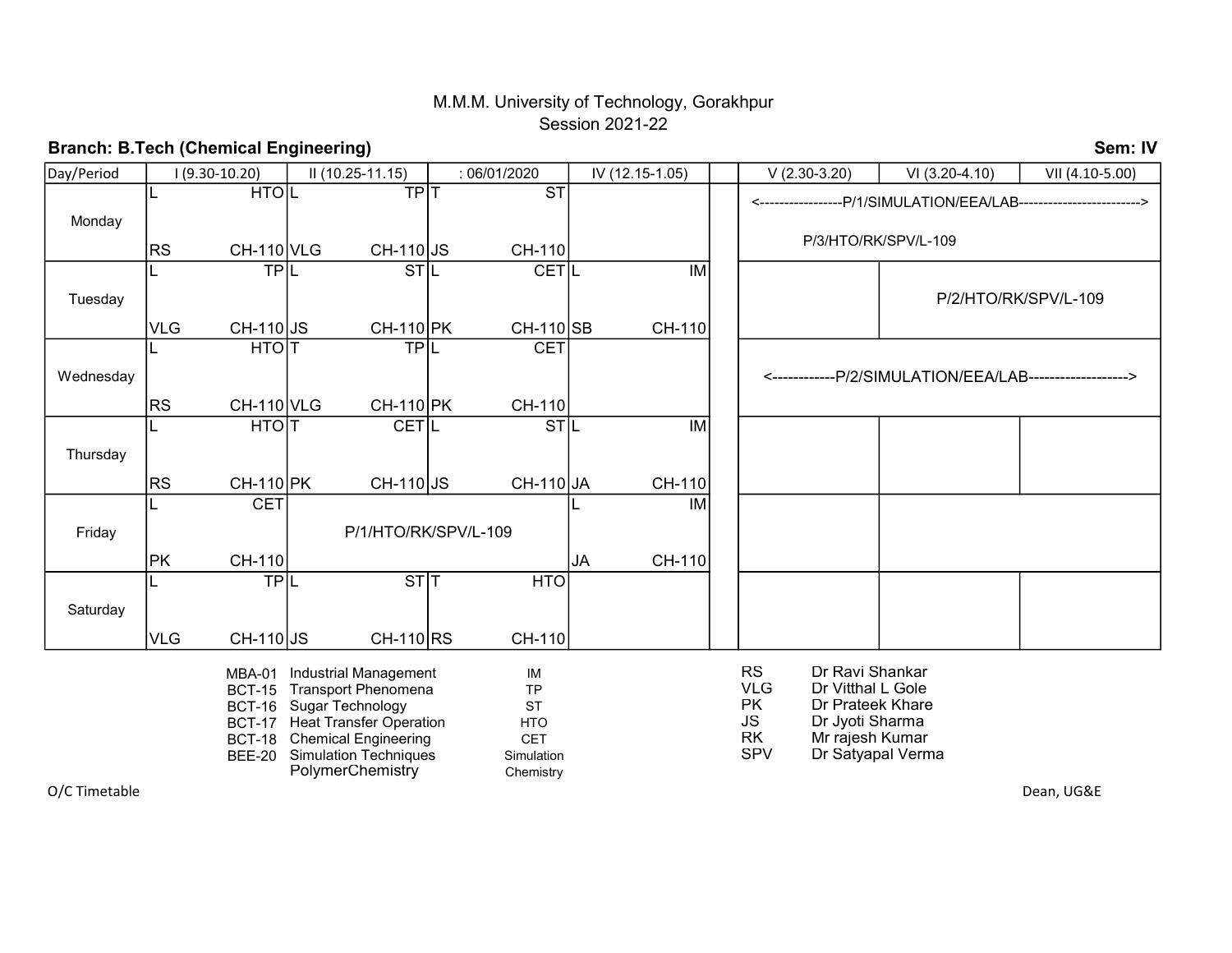## M.M.M. University of Technology, Gorakhpur Session 2021-22

| <b>Branch: B.Tech (Chemical Engineering)</b> |                                                                                                                                       |                                                                                  |                        |                    |                     |                         |                  |                                |                                      |                                                                             |                                                          |                                    |                                           | Sem: VI                                                      |  |
|----------------------------------------------|---------------------------------------------------------------------------------------------------------------------------------------|----------------------------------------------------------------------------------|------------------------|--------------------|---------------------|-------------------------|------------------|--------------------------------|--------------------------------------|-----------------------------------------------------------------------------|----------------------------------------------------------|------------------------------------|-------------------------------------------|--------------------------------------------------------------|--|
| Day/Period                                   |                                                                                                                                       | 1 (9.30-10.20)<br>II (10.25-11.15)                                               |                        |                    | III (11.20-12.10)   |                         |                  | IV (12.15-1.05)                |                                      |                                                                             | $V(2.30-3.20)$                                           |                                    | VI (3.20-4.10)                            | VII (4.10-5.00)                                              |  |
|                                              |                                                                                                                                       | <b>PDCL</b>                                                                      |                        | <b>MTO</b>         | P/3/AT/SP/SS/L-208  |                         |                  |                                |                                      |                                                                             |                                                          | P/1/PDC/JS/SKP/L-107               |                                           |                                                              |  |
| Monday                                       | <b>JS</b>                                                                                                                             | <b>CH-209 PK</b>                                                                 | CH-209                 |                    | P/1/CRE/SK/MY/L-107 |                         |                  |                                |                                      | P/3/MTO/PK/SS/L-208<br>Seminar/RS                                           |                                                          |                                    |                                           |                                                              |  |
|                                              |                                                                                                                                       | <b>FTIL</b>                                                                      |                        | AT L               | <b>CREIL</b>        |                         |                  | <b>MTO</b>                     |                                      |                                                                             |                                                          | P/2/AT/SP/SS/L-208                 |                                           |                                                              |  |
| Tuesday                                      | <b>RK</b>                                                                                                                             | CH-209 SP                                                                        |                        |                    | <b>CH-209 VLG</b>   | CH-209 PK               |                  |                                | CH-209                               |                                                                             |                                                          | P/3/CRE/SK/MY/L-107<br>Seminar/VLG |                                           |                                                              |  |
|                                              |                                                                                                                                       | CREL                                                                             |                        | <b>PDC</b>         |                     |                         |                  |                                |                                      |                                                                             |                                                          |                                    |                                           | P/2/PDC/SK/SKP/L-107                                         |  |
| Wednesday                                    | <b>VLG</b>                                                                                                                            | CH-209 JS                                                                        | CH-209                 |                    | P/1/MTO/RK/SS/L-208 |                         |                  |                                |                                      |                                                                             |                                                          | P/1/AT/SP/SS/L-208<br>Seminar/PK   |                                           |                                                              |  |
|                                              |                                                                                                                                       | <b>ATIL</b>                                                                      |                        | $FT \overline{T} $ |                     | <b>CREL</b>             |                  | <b>MTO</b>                     |                                      |                                                                             |                                                          |                                    |                                           | P/3/PDC/SK/SKP/L-107                                         |  |
| Thursday                                     |                                                                                                                                       |                                                                                  |                        |                    |                     |                         |                  |                                |                                      |                                                                             |                                                          | P/2/MTO/RK/SS/L-208                |                                           |                                                              |  |
|                                              | <b>SP</b>                                                                                                                             | CH-209 RK<br><b>FTIL</b>                                                         |                        | <b>CREIL</b>       | CH-209 VLG          | <b>CH-209 PK</b><br>ATL |                  | CH-209<br><b>PDC</b>           |                                      |                                                                             | Seminar/JS                                               |                                    |                                           |                                                              |  |
| Friday                                       |                                                                                                                                       |                                                                                  |                        |                    |                     |                         |                  |                                |                                      |                                                                             |                                                          |                                    |                                           |                                                              |  |
|                                              | <b>RK</b>                                                                                                                             | <b>CH-209 VLG</b>                                                                | CH-209 SP              |                    |                     | CH-209 JS               |                  | CH-209                         |                                      |                                                                             |                                                          | P/2/CRE/SK/MY/L-107                |                                           |                                                              |  |
| Saturday                                     |                                                                                                                                       | <b>MTOTT</b>                                                                     |                        | AT L               |                     | <b>FTIT</b>             |                  | <b>PDC</b>                     |                                      |                                                                             |                                                          |                                    |                                           |                                                              |  |
|                                              | <b>PK</b>                                                                                                                             | CH-209 SP                                                                        | $CH-209$ <sub>RK</sub> |                    |                     | CH-209 JS               |                  | CH-209                         |                                      |                                                                             |                                                          |                                    |                                           |                                                              |  |
|                                              | <b>Alcohol Technology</b><br><b>BCT-31</b><br>BCT-32 Mass Transfer-II<br>Process Dynamics, Control & Instrumentation<br><b>BCT-33</b> |                                                                                  |                        |                    |                     |                         |                  | AT<br><b>MTO</b><br><b>PDC</b> |                                      | <b>RS</b><br><b>VLG</b><br><b>PK</b>                                        | Dr Ravi Shankar<br>Dr Vitthal L Gole<br>Dr Prateek Khare |                                    | SP<br>SS<br><b>SK</b>                     | Mr Shailesh Pandey<br>Mr Shambhoo Sharan<br>Ms Sushma Kumari |  |
|                                              |                                                                                                                                       | BCT-34 Chemical Reaction Engineering<br>BCT-55 Food Technology<br>BCT-30 Seminar |                        |                    |                     |                         | <b>CRE</b><br>PE |                                | <b>JS</b><br><b>RK</b><br><b>SPV</b> | Dr Jyoti Sharma<br>MY<br>Mr rajesh Kumar<br><b>SKP</b><br>Dr Satyapal Verma |                                                          |                                    | Mr Maharshi Yadav<br>Mr Sarvesh Kumar Pat |                                                              |  |
| O/C Timetable                                |                                                                                                                                       |                                                                                  |                        |                    |                     |                         |                  |                                |                                      |                                                                             |                                                          |                                    |                                           | Dean, UG&E                                                   |  |